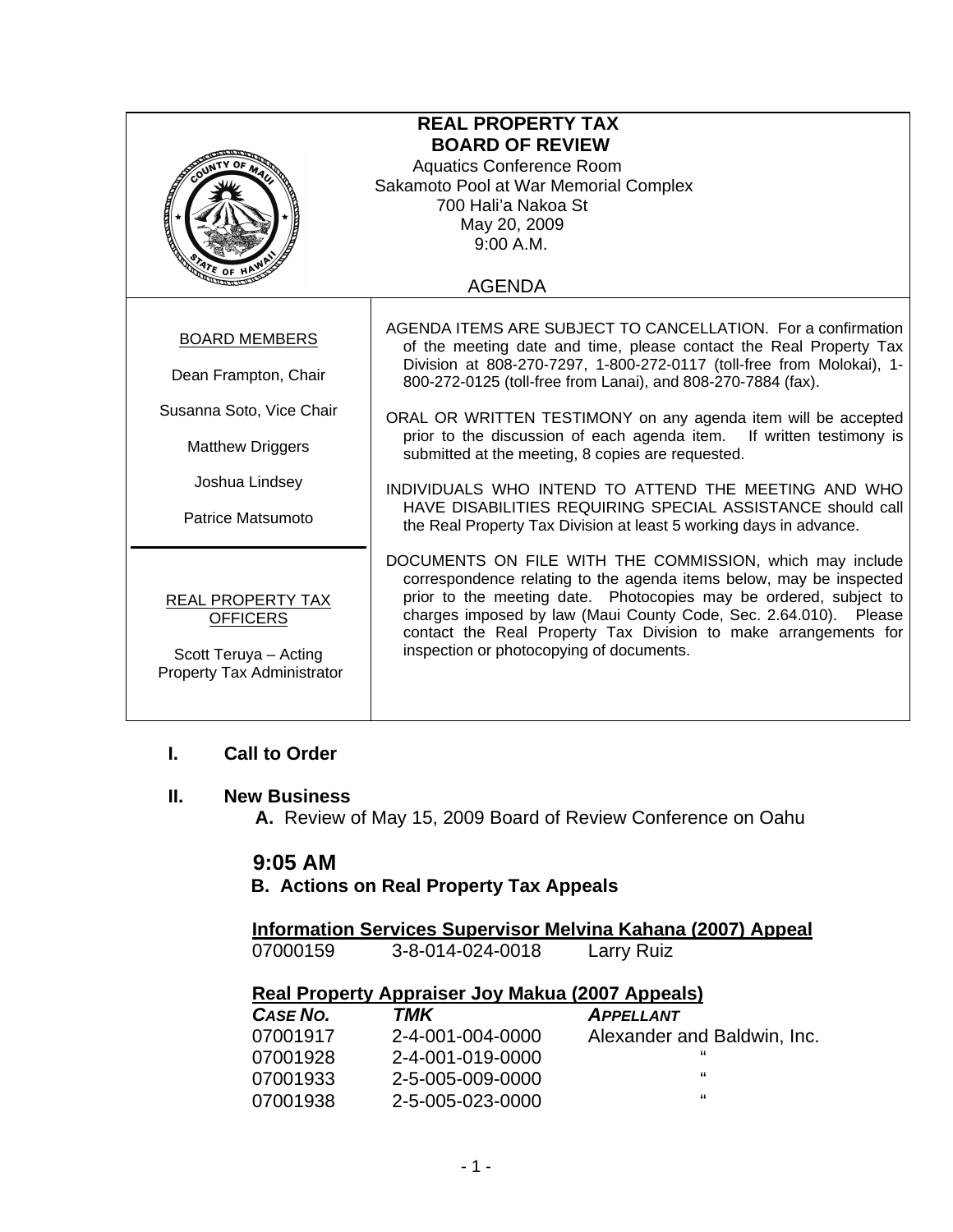## **Real Property Appraiser Joy Makua (2007 Appeals cont'd)**

| CASE NO.        | TMK              | <b>APPELLANT</b>                                               |
|-----------------|------------------|----------------------------------------------------------------|
| 07001940        | 2-5-005-054-0000 | Alexander and Baldwin, Inc.                                    |
| 07001948        | 2-5-014-040-0000 | $\mathbf{a}$                                                   |
| 07001951        | 2-7-004-031-0000 | "                                                              |
| 07001953        | 2-7-009-028-0000 | "                                                              |
| 07001955        | 2-7-011-009-0000 | "                                                              |
| 07001956        | 2-7-011-021-0000 | $\mathbf{g}$                                                   |
| 07001961        | 2-8-004-034-0000 | $\epsilon$                                                     |
|                 |                  | Real Property Appraiser Supervisor Arlene Taketa (2007 Apeals) |
| <b>CASE NO.</b> | <b>TMK</b>       | <b>APPELLANT</b>                                               |
| 07001964        | 3-7-004-007-0000 | Alexander and Baldwin, Inc.                                    |
| 07001966        | 3-7-004-009-0000 | $\mathbf{G}$                                                   |
| 07001968        | 3-7-005-003-0000 | "                                                              |
| 07001971        | 3-7-005-011-0000 | "                                                              |
| 07001972        | 3-7-007-005-0000 | "                                                              |
| 07001973        | 3-7-007-008-0000 | $\epsilon$                                                     |
| 07001974        | 3-7-007-009-0000 | $\epsilon$                                                     |
| 07001975        | 3-7-007-010-0000 | $\mathbf{g}$                                                   |
| 07001976        | 3-7-007-027-0000 | "                                                              |
| 07001977        | 3-7-007-050-0000 | "                                                              |
| 07001978        | 3-7-008-008-0000 | "                                                              |
| 07001979        | 3-7-009-006-0000 | $\epsilon$                                                     |
| 07001980        | 3-7-009-012-0000 | $\mathbf{g}$                                                   |
| 07001982        | 3-7-009-014-0000 | $\epsilon$                                                     |
| 07001983        | 3-7-009-015-0000 | "                                                              |
| 07001984        | 3-7-009-019-0000 | "                                                              |
| 07001985        | 3-7-009-028-0000 | $\mathbf{g}$                                                   |
| 07001986        | 3-7-013-011-0000 | "                                                              |
| 07001988        | 3-8-006-001-0000 | "                                                              |
| 07001992        | 3-8-006-002-0000 | "                                                              |
| 07001993        | 3-8-006-004-0000 | "                                                              |
| 07001998        | 3-8-007-101-0000 | $\mathbf{g}$                                                   |
| 07001999        | 3-8-052-006-0000 | "                                                              |
| 07002002        | 3-8-052-022-0000 | "                                                              |
| 07002003        | 3-8-065-021-0000 | "                                                              |
| 07002006        | 3-8-065-022-0000 | $\mathbf{f}$                                                   |
| 07002008        | 3-8-066-048-0000 | "                                                              |
| 07002009        | 3-8-079-001-0000 | "                                                              |
| 07002011        | 3-8-079-003-0000 | "                                                              |
| 07002012        | 3-8-079-015-0000 | "                                                              |

# **10:00 A.M.**

|                 |                  | Real Property Appraiser Joshua Poouahi (2007 Appeal) |
|-----------------|------------------|------------------------------------------------------|
| <b>CASE NO.</b> | TMK              | <b>APPELLANT</b>                                     |
| 07000419        | 4-3-006-007-0015 | Steven A. Holmes                                     |